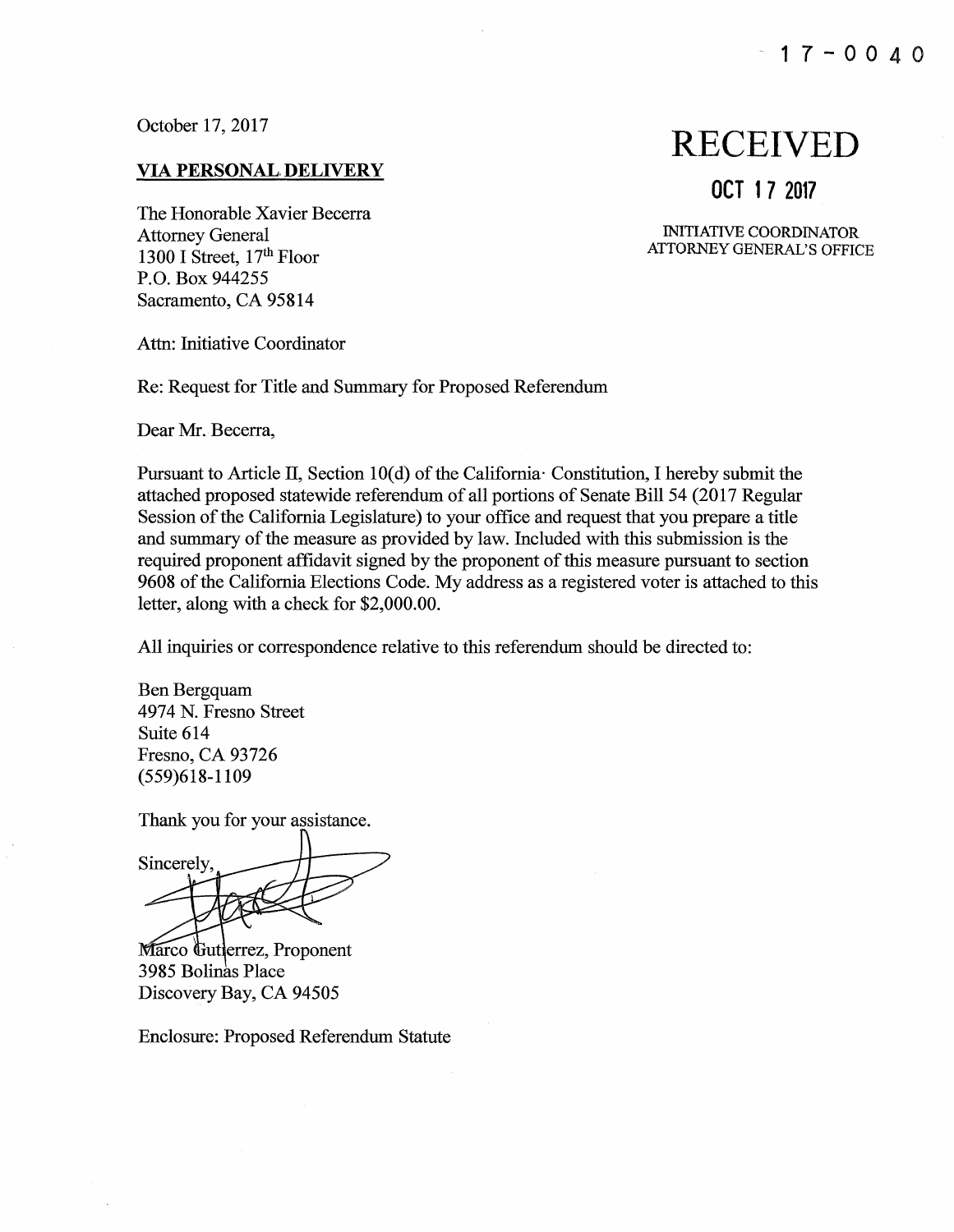## **REFERENDUMAGAINST AN ACTPASSEDBYTHELEGISLATURE 1 7** - **0 0 4** 0

#### **NOTICE: CHAPTER 495, STATUTES OF 2017 (SB 54), IS BEING SUBMITTED FOR APPROVAL OR REJECTION BY THE VOTERS** IN **ITS ENTIRETY**

#### **CHAPTER 495**

An act to amend Sections 7282 and 7282.5 of, and to add Chapter 17.25 (commencing with Section 7284) to Division 7 of Title 1 of, the Government Code, and to repeal Section 11369 of the Health and Safety Code, relating to law enforcement.

#### LEGISLATIVE COUNSEL'S DIGEST

SB 54, De León. Law enforcement: sharing data.

Existing law provides that when there is reason to believe that a person arrested for a violation of specified controlled substance provisions may not be a citizen of the United States, the arresting agency shall notify the appropriate agency of the United States having charge of deportation matters.

This bill would repeal those provisions.

Existing law provides that whenever an individual who is a victim of or witness to a hate crime, or who otherwise can give evidence in a hate crime investigation, is not charged with or convicted of committing any crime under state law, a peace officer may not detain the individual exclusively for any actual or suspected immigration violation or report or tum the individual over to federal immigration authorities.

This bill would, among other things and subject to exceptions, prohibit state and local law enforcement agencies, including school police and security departments, from using money or personnel to investigate, interrogate, detain, detect, or arrest persons for immigration enforcement purposes, as specified, and would, subject to exceptions, proscribe other activities or conduct in connection with immigration enforcement by law enforcement agencies. The bill would apply those provisions to the circumstances in which a law enforcement official has discretion to cooperate with immigration authorities. The bill would require, by October 1, 2018, the Attorney General, in consultation with the appropriate stakeholders, to publish model policies limiting assistance with immigration enforcement to the fullest extent possible for use by public schools, public libraries, health facilities operated by the state or a political subdivision ofthe state, and courthouses, among others. The bill would require, among others, all public schools, health facilities operated by the state or a political subdivision of the state, and courthouses to implement the model policy, or an equivalent policy. The bill would state that, among others, all other organizations and entities that provide services related to physical or mental health and wellness, education, or access to justice, including the University of California, are encouraged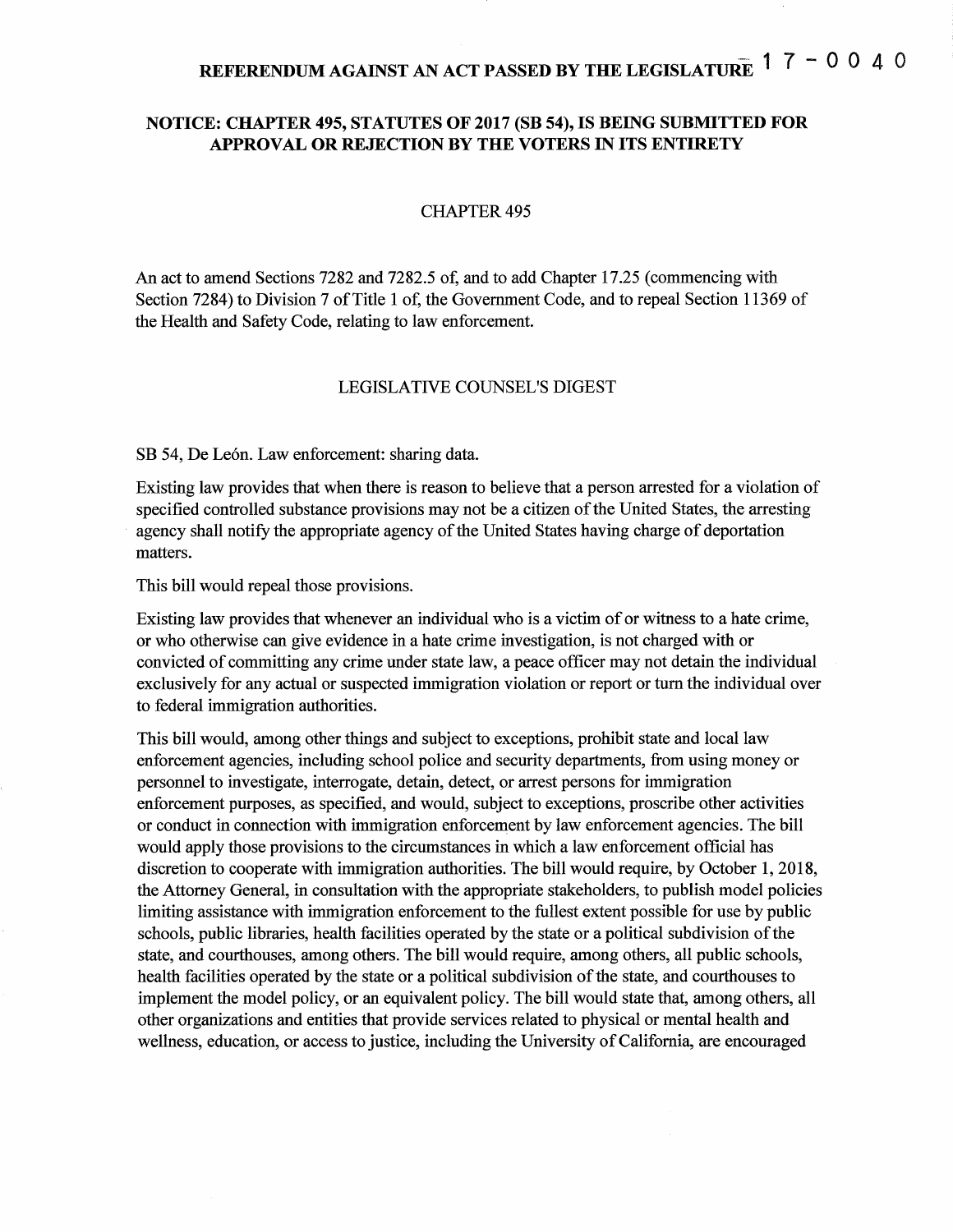to adopt the model policy. The bill would require that a law enforcement agency that chooses to participate in a joint law enforcement task force, as defined, submit a report annually pertaining to task force operations to the Department of Justice, as specified. The bill would require the Attorney General, by March 1, 2019, and annually thereafter, to report on the types and frequency of joint law enforcement task forces, and other information, as specified, and to post those reports on the Attorney General's Internet Web site. The bill would require law enforcement agencies to report to the department annually regarding transfers of persons to immigration authorities. The bill would require the Attorney General to publish guidance, audit criteria, and training recommendations regarding state and local law enforcement databases, for purposes of limiting the availability of information for immigration enforcement, as specified. The bill would require the Department of Corrections and Rehabilitation to provide a specified written consent form in advance of any interview between a person in department custody and the United States Immigration and Customs Enforcement regarding civil immigration violations.

This bill would state findings and declarations of the Legislature relating to these provisions.

By imposing additional duties on public schools and local law enforcement agencies, this bill would impose a state-mandated local program.

The California Constitution requires the state to reimburse local agencies and school districts for certain costs mandated by the state. Statutory provisions establish procedures for making that reimbursement.

This bill would provide that, if the Commission on State Mandates determines that the bill contains costs mandated by the state, reimbursement for those costs shall be made pursuant to the statutory provisions noted above.

Digest Key

Vote: MAJORITY Appropriation: NO Fiscal Committee: YES Local Program: YES

The people of the State of California do enact as follows:

SECTION 1. Section 7282 of the Government Code is amended to read:

7282. For purposes ofthis chapter, the following terms have the following meanings:

(a) "Conviction" shall have the same meaning as subdivision (d) of Section 667 ofthe Penal Code.

(b) "Eligible for release from custody" means that the individual may be released from custody because one of the following conditions has occurred:

(1) All criminal charges against the individual have been dropped or dismissed.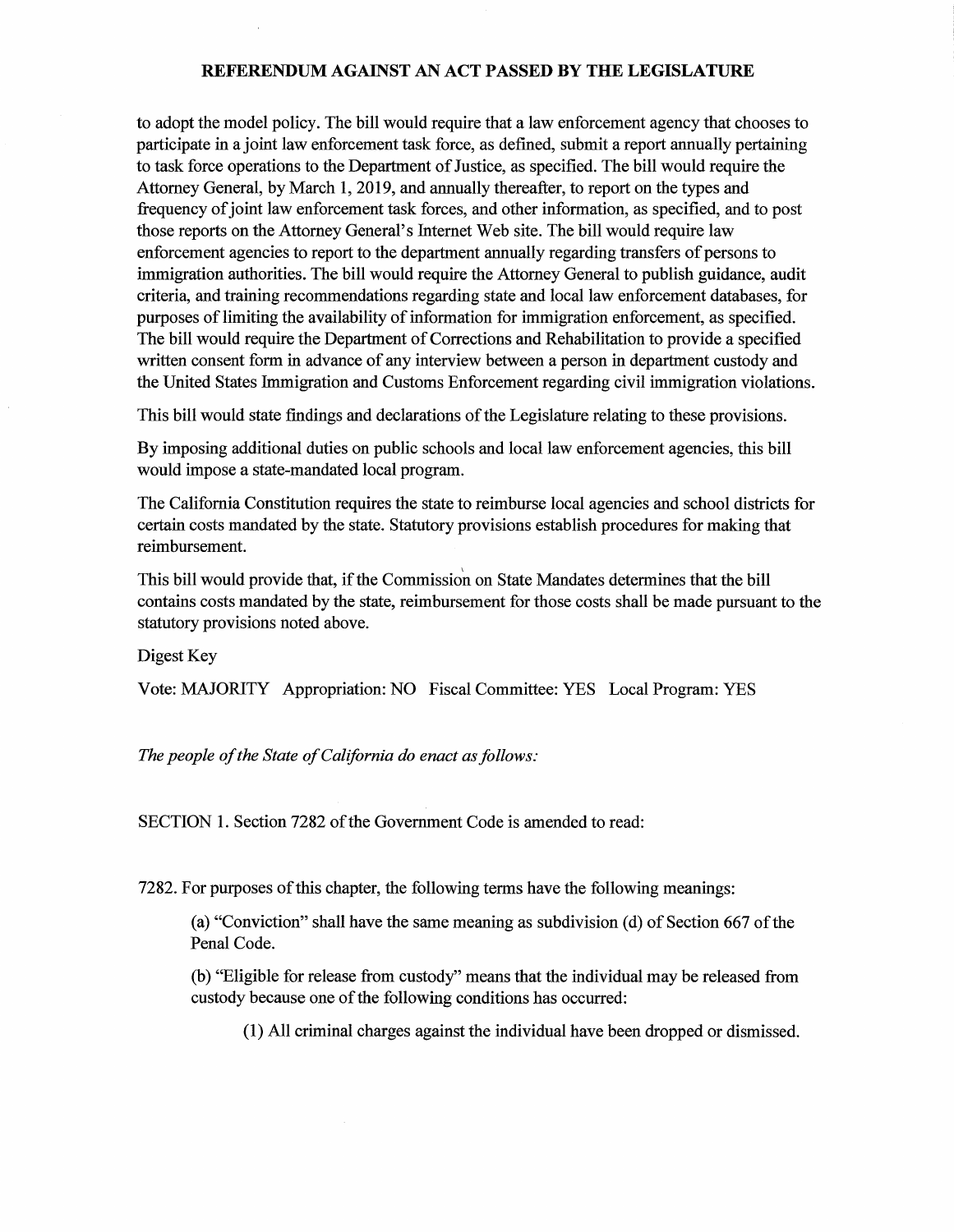(2) The individual has been acquitted of all criminal charges filed against him or her.

(3) The individual has served all the time required for his or her sentence.

(4) The individual has posted a bond.

(5) The individual is otherwise eligible for release under state or local law, or local policy.

(c) "Hold request," "notification request," and ''transfer request" have the same meanings as provided in Section 7283. Hold, notification, and transfer requests include requests issued by the United States Immigration and Customs Enforcement or the United States Customs and Border Protection as well as any other immigration authorities.

(d) "Law enforcement official" means any local agency or officer ofa local agency authorized to enforce criminal statutes, regulations, or local ordinances or to operate jails or to maintain custody of individuals in jails, and any person or local agency authorized to operate juvenile detention facilities or to maintain custody of individuals in juvenile detention facilities.

(e) "Local agency" means any city, county, city and county, special district, or other political subdivision of the state.

(f) "Serious felony" means any of the offenses listed in subdivision (c) of Section 1192.7 of the Penal Code and any offense committed in another state which, if committed in California, would be punishable as a serious felony as defined by subdivision ( c) of Section 1192.7 of the Penal Code.

 $(g)$  "Violent felony" means any of the offenses listed in subdivision (c) of Section 667.5 ofthe Penal Code and any offense committed in another state which, if committed in California, would be punishable as a violent felony as defined by subdivision ( c) of Section 667.5 of the Penal Code.

SEC. 2. Section 7282.5 of the Government Code is amended to read:

7282.5. (a) A law enforcement official shall have discretion to cooperate with immigration authorities only if doing so would not violate any federal, state, or local law, or local policy, and where permitted by the California Values Act (Chapter 17.25 (commencing with Section 7284)). Additionally, the specific activities described in subparagraph  $(C)$  of paragraph  $(1)$  of subdivision (a) of, and in paragraph  $(4)$  of subdivision (a) of, Section 7284.6 shall only occur under the following circumstances: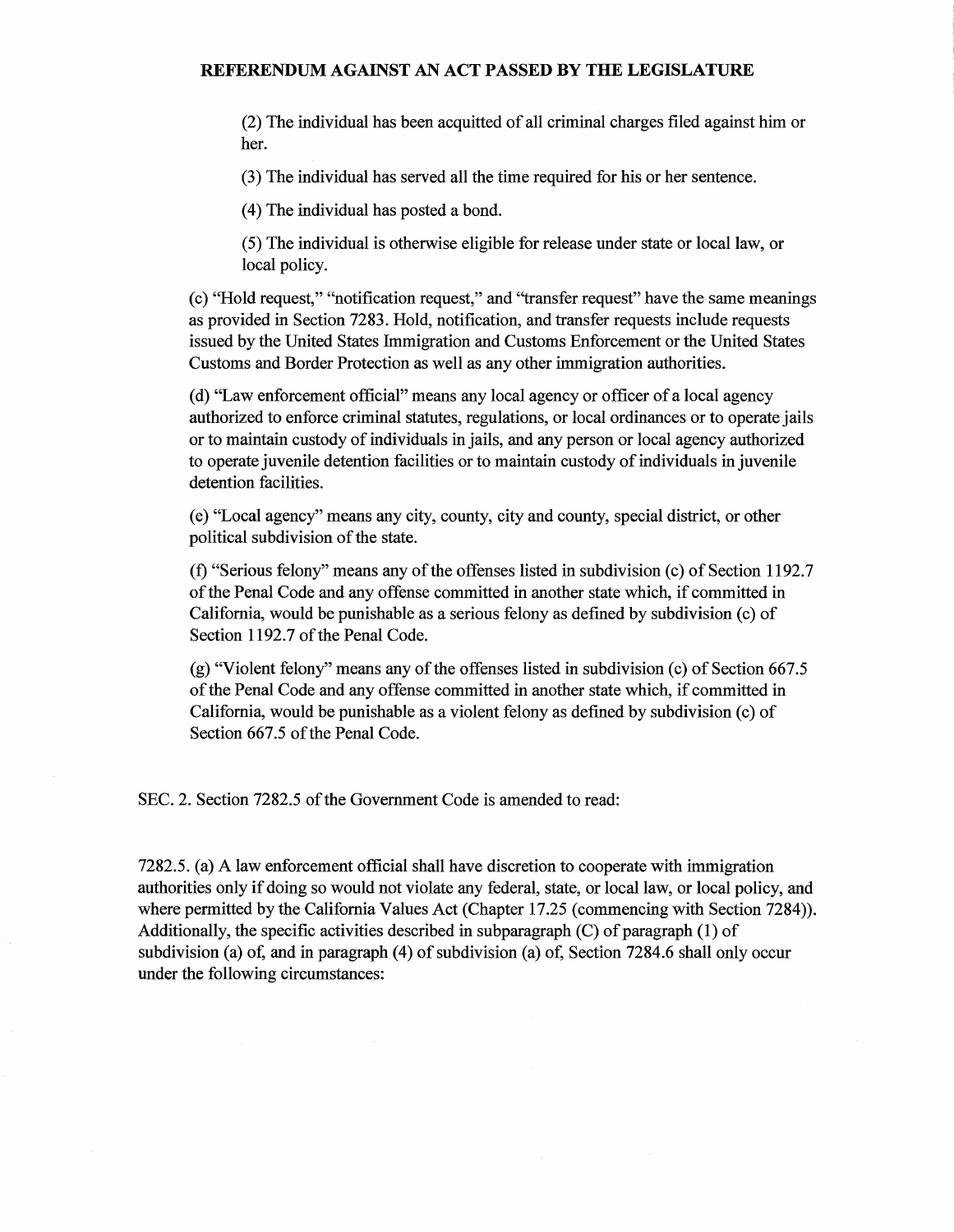(1) The individual has been convicted of a serious or violent felony identified in subdivision (c) of Section 1192.7 of, or subdivision (c) of Section 667.5 of, the Penal Code.

(2) The individual has been convicted of a felony punishable by imprisonment in the state prison.

(3) The individual has been convicted within the past five years of a misdemeanor for a crime that is punishable as either a misdemeanor or a felony for, or has been convicted within the last 15 years of a felony for, any of the following offenses:

(A) Assault, as specified in, but not limited to, Sections 217.1, 220,240, 241.1, 241.4, 241.7, 244, 244.5, 245, 245.2, 245.3, 245.5, 4500, and 4501 of the Penal Code.

(B) Battery, as specified in, but not limited to, Sections 242, 243.1, 243.3, 243.4, 243.6, 243.7, 243.9, 273.5, 347, 4501.1, and 4501.5 ofthe Penal Code.

(C) Use of threats, as specified in, but not limited to, Sections 71, 76, 139, 140, 422, 601, and 11418.5 of the Penal Code.

(D) Sexual abuse, sexual exploitation, or crimes endangering children, as specified in, but not limited to, Sections 266, 266a, 266b, 266c, 266d, 266f, 266g, 266h, 266i, 266j, 267,269,288,288.5, 311.1, 311.3, 311.4, 311.10, 311.11, and 647.6 of the Penal Code.

(E) Child abuse or endangerment, as specified in, but not limited to, Sections 270, 271, 271a, 273a, 273ab, 273d, 273.4, and 278 ofthe Penal Code.

(F) Burglary, robbery, theft, fraud, forgery, or embezzlement, as specified in, but not limited to, Sections 211,215,459, 463, 470,476,487,496, 503, 518, 530.5, 532, and 550 ofthe Penal Code.

(G) Driving under the influence of alcohol or drugs, but only for a conviction that is a felony.

(H) Obstruction of justice, as specified in, but not limited to, Sections 69, 95, 95.1, 136.1, and 148.10 of the Penal Code.

(D Bribery, as specified in, but not limited to, Sections 67, 67.5, 68, 74, 85, 86, 92, 93, 137, 138, and 165 of the Penal Code.

(J) Escape, as specified in, but not limited to, Sections 107, 109, 110, 4530, 4530.5, 4532, 4533, 4534, 4535, and 4536 ofthe Penal Code.

(K) Unlawful possession or use of a weapon, firearm, explosive device, or weapon of mass destruction, as specified in, but not limited to, Sections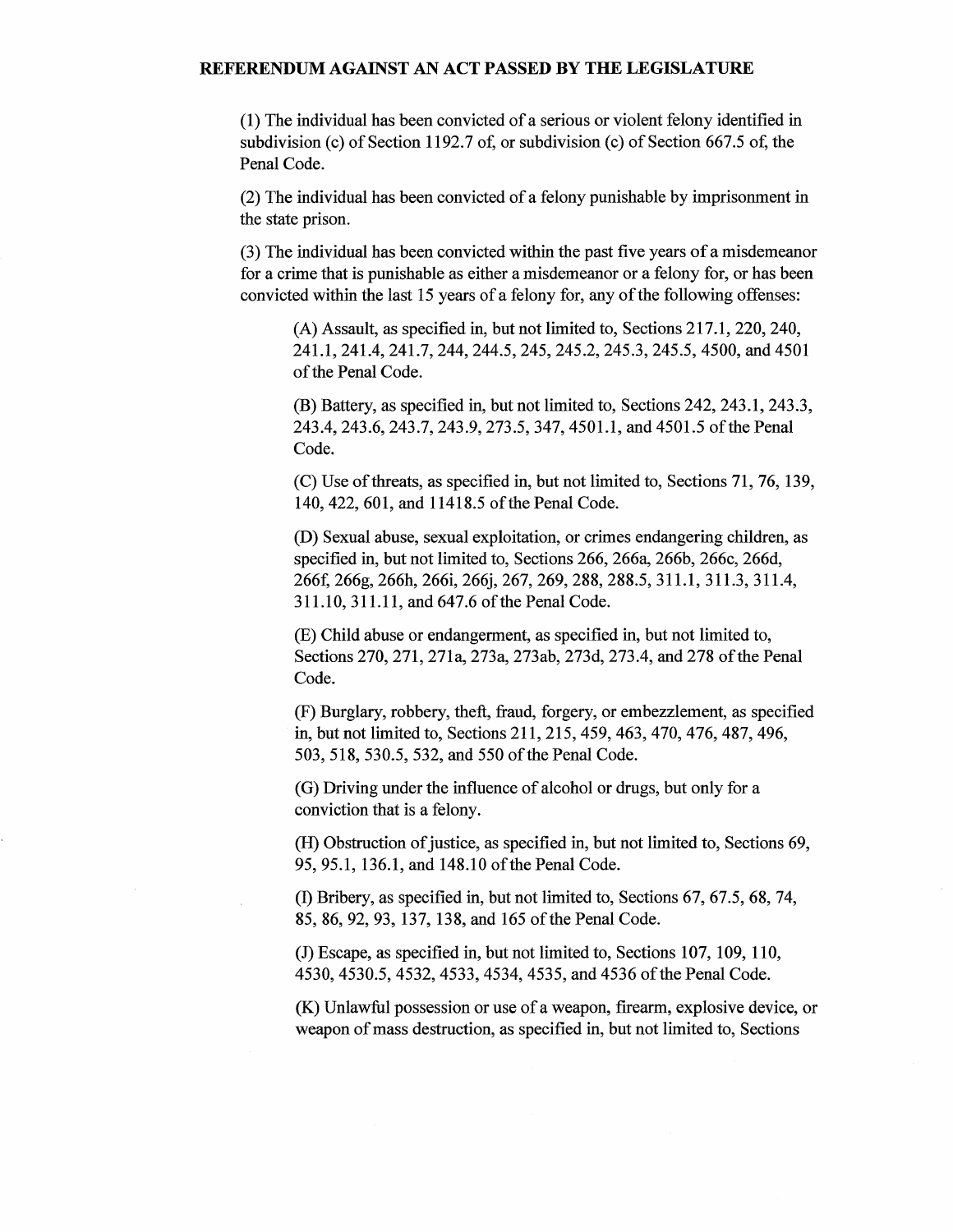171b, 171c, 171d, 246,246.3, 247,417,417.3, 417.6, 417.8, 4574, 11418, 11418.1, 12021.5, 12022, 12022.2, 12022.3, 12022.4, 12022.5, 12022.53, 12022.55, 18745, 18750, and 18755 of, and subdivisions (c) and (d) of Section 26100 of, the Penal Code.

(L) Possession of an unlawful deadly weapon, under the Deadly Weapons Recodification Act of 2010 (Part 6 (commencing with Section 16000) of the Penal Code).

(M) An offense involving the felony possession, sale, distribution, manufacture, or trafficking of controlled substances.

(N) Vandalism with prior convictions, as specified in, but not limited to, Section 594.7 of the Penal Code.

(0) Gang-related offenses, as specified in, but not limited to, Sections 186.22, 186.26, and 186.28 of the Penal Code.

(P) An attempt, as defined in Section 664 of, or a conspiracy, as defined in Section 182 of, the Penal Code, to commit an offense specified in this section.

(Q) A crime resulting in death, or involving the personal infliction of great bodily injury, as specified in, but not limited to, subdivision (d) of Section 245.6 of, and Sections 187, 191.5, 192, 192.5, 12022.7, 12022.8, and 12022.9 of, the Penal Code.

(R) Possession or use of a firearm in the commission of an offense.

(S) An offense that would require the individual to register as a sex offender pursuant to Section 290, 290.002, or 290.006 of the Penal Code.

(T) False imprisonment, slavery, and human trafficking, as specified in, but not limited to, Sections 181, 210.5, 236, 236.1, and 4503 of the Penal Code.

(U) Criminal profiteering and money laundering, as specified in, but not limited to, Sections 186.2, 186.9, and 186.10 of the Penal Code.

(V) Torture and mayhem, as specified in, but not limited to, Section 203 of the Penal Code.

(W) A crime threatening the public safety, as specified in, but not limited to, Sections 219, 219.1, 219.2, 247.5, 404,404.6, 405a, 451, and 11413 of the Penal Code.

(X) Elder and dependent adult abuse, as specified in, but not limited to, Section 368 of the Penal Code.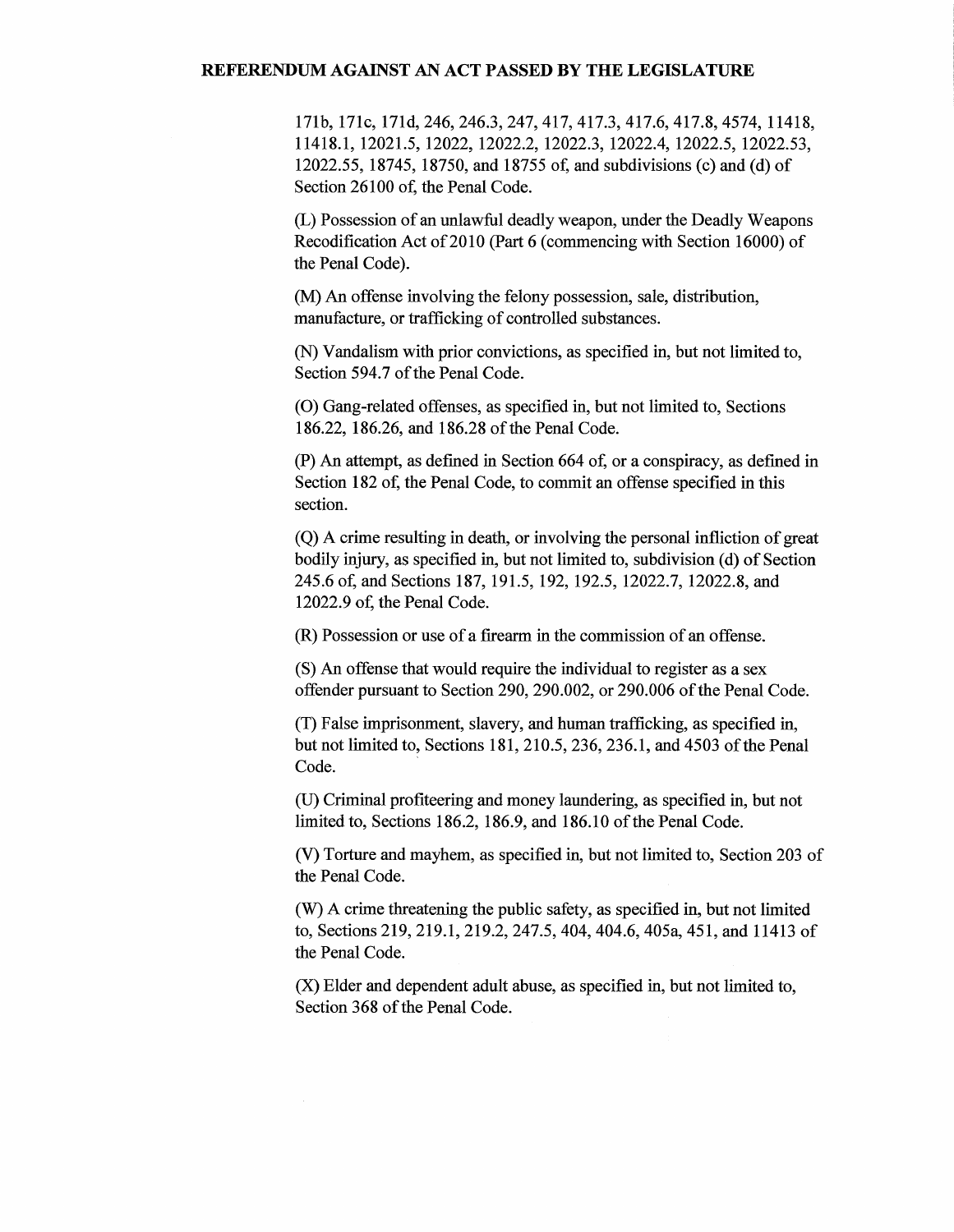(Y) A hate crime, as specified in, but not limited to, Section 422.55 of the Penal Code.

 $(Z)$  Stalking, as specified in, but not limited to, Section 646.9 of the Penal Code.

(AA) Soliciting the commission of a crime, as specified in, but not limited to, subdivision (c) of Section 286 of, and Sections 653j and 653.23 of, the Penal Code.

(AB) An offense committed while on bail or released on his or her own recognizance, as specified in, but not limited to, Section 12022.1 of the Penal Code.

(AC) Rape, sodomy, oral copulation, or sexual penetration, as specified in, but not limited to, paragraphs (2) and (6) of subdivision (a) of Section 261 of, paragraphs  $(1)$  and  $(4)$  of subdivision  $(a)$  of Section 262 of, Section 264.1 of, subdivisions (c) and (d) of Section 286 of, subdivisions (c) and (d) of Section 288a of, and subdivisions (a) and (j) of Section 289 of, the Penal Code.

(AD) Kidnapping, as specified in, but not limited to, Sections 207, 209, and 209.5 of the Penal Code.

 $(AE)$  A violation of subdivision (c) of Section 20001 of the Vehicle Code.

(4) The individual is a current registrant on the California Sex and Arson Registry.

(5) The individual has been convicted of a federal crime that meets the definition of an aggravated felony as set forth in subparagraphs (A) to (P), inclusive, of paragraph (43) of subsection (a) of Section 101 of the federal Immigration and Nationality Act (8 U.S.C. Sec. 1101), or is identified by the United States Department of Homeland Security's Immigration and Customs Enforcement as the subject of an outstanding federal felony arrest warrant.

(6) In no case shall cooperation occur pursuant to this section for individuals arrested, detained, or convicted of misdemeanors that were previously felonies, or were previously crimes punishable as either misdemeanors or felonies, prior to passage of the Safe Neighborhoods and Schools Act of 2014 as it amended the Penal Code.

(b) In cases in which the individual is arrested and taken before a magistrate on a charge involving a serious or violent felony, as identified in subdivision (c) of Section 1192.7 or subdivision (c) of Section  $667.5$  of the Penal Code, respectively, or a felony that is punishable by imprisonment in state prison, and the magistrate makes a finding of probable cause as to that charge pursuant to Section 872 of the Penal Code, a law enforcement official shall additionally have discretion to cooperate with immigration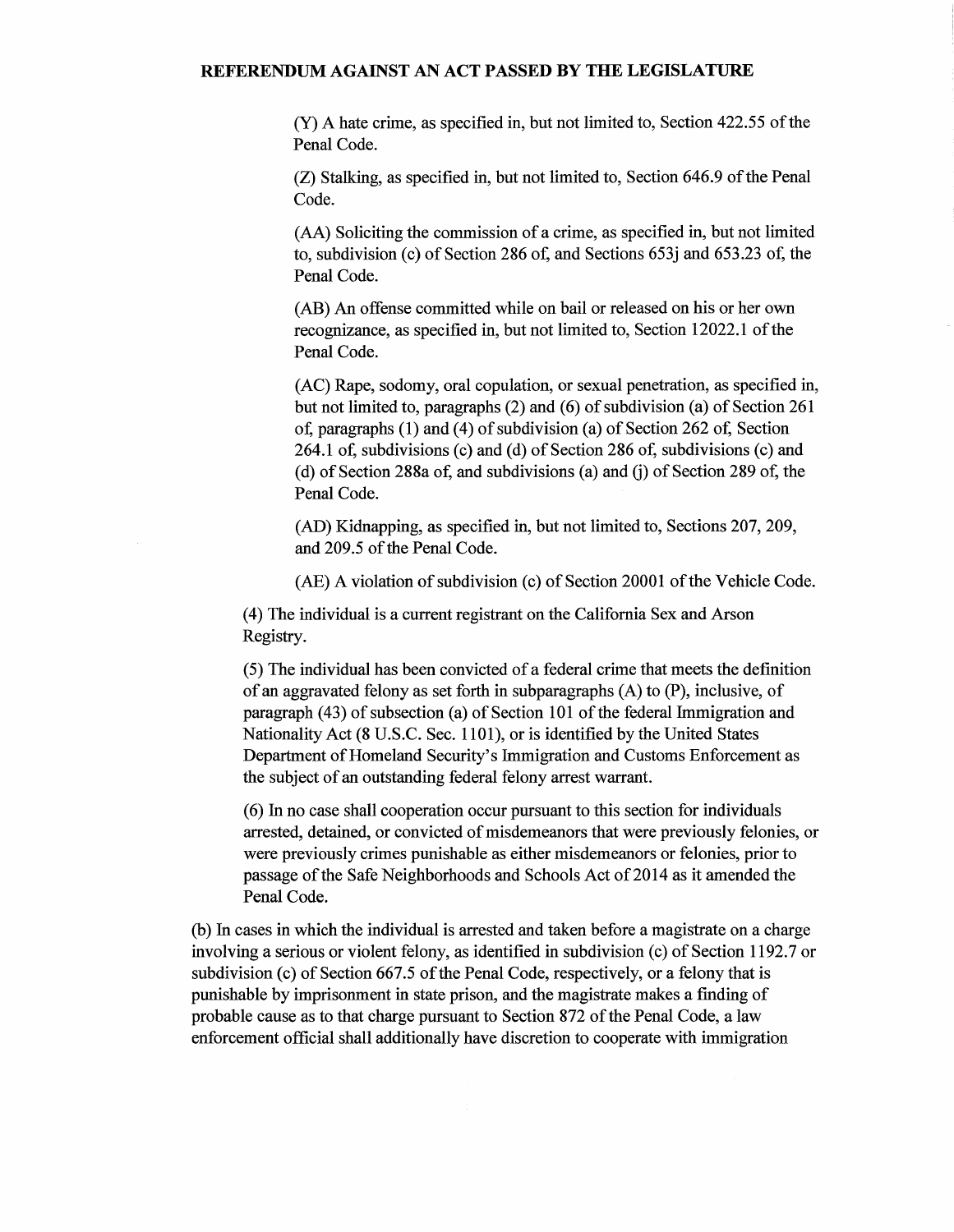officials pursuant to subparagraph  $(C)$  of paragraph  $(1)$  of subdivision (a) of Section 7284.6.

SEC. 3. Chapter 17.25 (commencing with Section 7284) is added to Division 7 of Title 1 of the Government Code, to read:

CHAPTER 17.25. Cooperation with Immigration Authorities

7284. This chapter shall be known, and may be cited, as the California Values Act.

7284.2. The Legislature finds and declares the following:

(a) Immigrants are valuable and essential members ofthe California community. Almost one in three Californians is foreign born and one in two children in California has at least one immigrant parent.

(b) A relationship of trust between California's immigrant community and state and local agencies is central to the public safety of the people of California.

(c) This trust is threatened when state and local agencies are entangled with federal immigration enforcement, with the result that immigrant community members fear approaching police when they are victims of, and witnesses to, crimes, seeking basic health services, or attending school, to the detriment of public safety and the well-being ofall Californians.

(d) Entangling state and local agencies with federal immigration enforcement programs diverts already limited resources and blurs the lines of accountability between local, state, and federal governments.

(e) State and local participation in federal immigration enforcement programs also raises constitutional concerns, including the prospect that California residents could be detained in violation ofthe Fourth Amendment to the United States Constitution, targeted on the basis of race or ethnicity in violation of the Equal Protection Clause, or denied access to education based on immigration status. *See* Sanchez Ochoa v. *Campbell, et al.* (E.D. Wash. 2017) 2017 WL 3476777; Trujillo Santoya v. United States, *et al.* (W.D. Tex. 2017) 2017 WL 2896021; *Moreno v. Napolitano* (N.D. Ill. 2016) 213 F. Supp. 3d 999; *Morales v. Chadbourne* (1st Cir. 2015) 793 F.3d 208; *Miranda-Olivares v. Clackamas County* (D. Or. 2014) 2014 WL 1414305; *Galarza v. Szalczyk* (3d Cir. 2014) 745 F.3d 634.

(f) This chapter seeks to ensure effective policing, to protect the safety, well-being, and constitutional rights of the people of California, and to direct the state's limited resources to matters of greatest concern to state and local governments.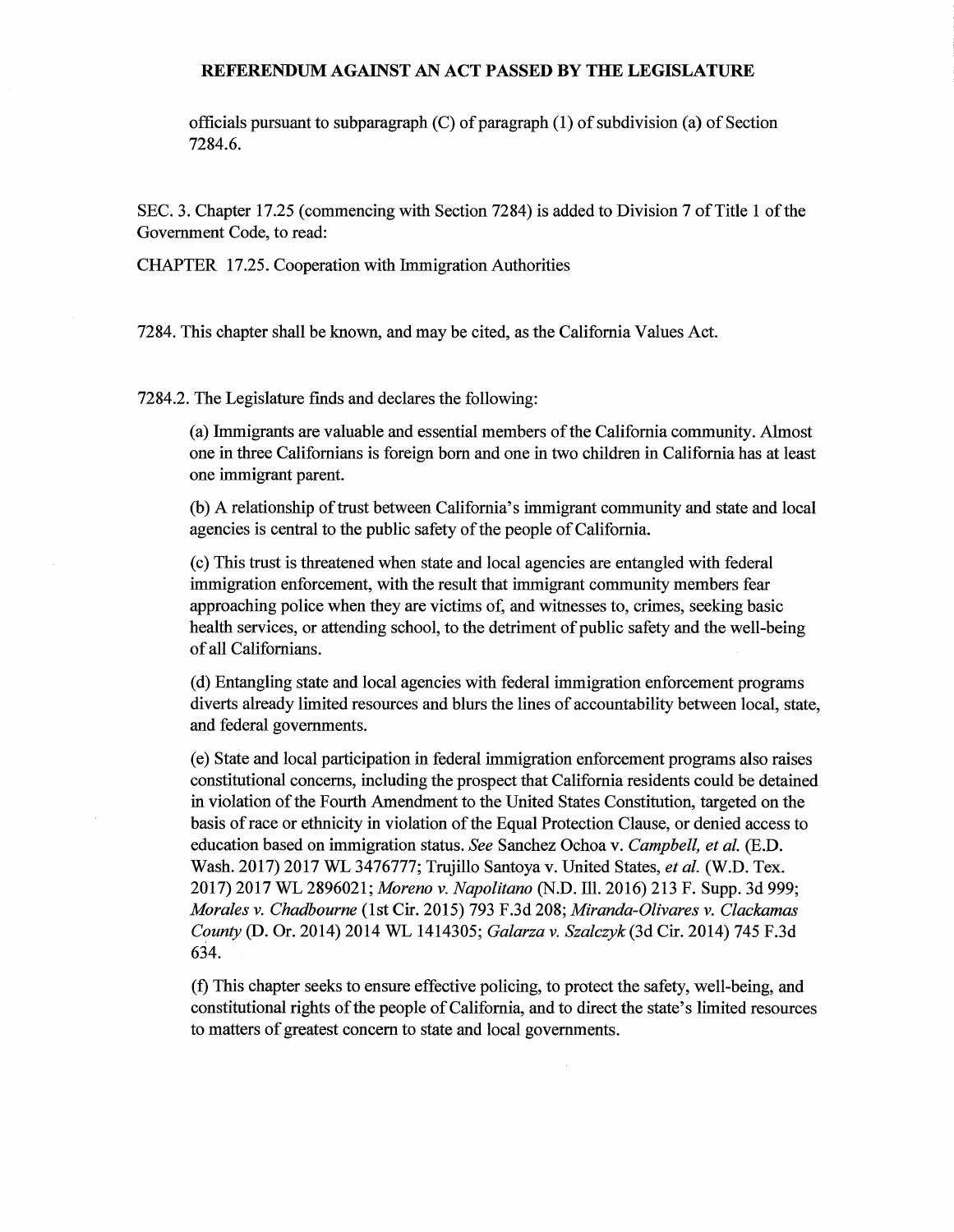$(g)$  It is the intent of the Legislature that this chapter shall not be construed as providing, expanding, or ratifying any legal authority for any state or local law enforcement agency to participate in immigration enforcement.

7284.4. For purposes ofthis chapter, the following terms have the following meanings:

(a) "California law enforcement agency" means a state or local law enforcement agency, including school police or security departments. "California law enforcement agency" does not include the Department of Corrections and Rehabilitation.

(b) "Civil immigration warrant" means any warrant for a violation of federal civil immigration law, and includes civil immigration warrants entered in the National Crime Information Center database.

(c) "Immigration authority" means any federal, state, or local officer, employee, or person performing immigration enforcement functions.

(d) "Health facility" includes health facilities as defined in Section 1250 ofthe Health and Safety Code, clinics as defined in Sections 1200 and 1200.1 ofthe Health and Safety Code, and substance abuse treatment facilities.

(e) "Hold request," "notification request," "transfer request," and "local law enforcement agency" have the same meaning as provided in Section 7283. Hold, notification, and transfer requests include requests issued by United States Immigration and Customs Enforcement or United States Customs and Border Protection as well as any other immigration authorities.

(f) "Immigration enforcement" includes any and all efforts to investigate, enforce, or assist in the investigation or enforcement of any federal civil immigration law, and also includes any and all efforts to investigate, enforce, or assist in the investigation or enforcement of any federal criminal immigration law that penalizes a person's presence in, entry, or reentry to, or employment in, the United States.

(g) "Joint law enforcement task force" means at least one California law enforcement agency collaborating, engaging, or partnering with at least one federal law enforcement agency in investigating federal or state crimes.

(h) "Judicial probable cause determination" means a determination made by a federal judge or federal magistrate judge that probable cause exists that an individual has violated federal criminal immigration law and that authorizes a law enforcement officer to arrest and take into custody the individual.

(i) "Judicial warrant" means a warrant based on probable cause for a violation offederal criminal immigration law and issued by a federal judge or a federal magistrate judge that authorizes a law enforcement officer to arrest and take into custody the person who is the subject of the warrant.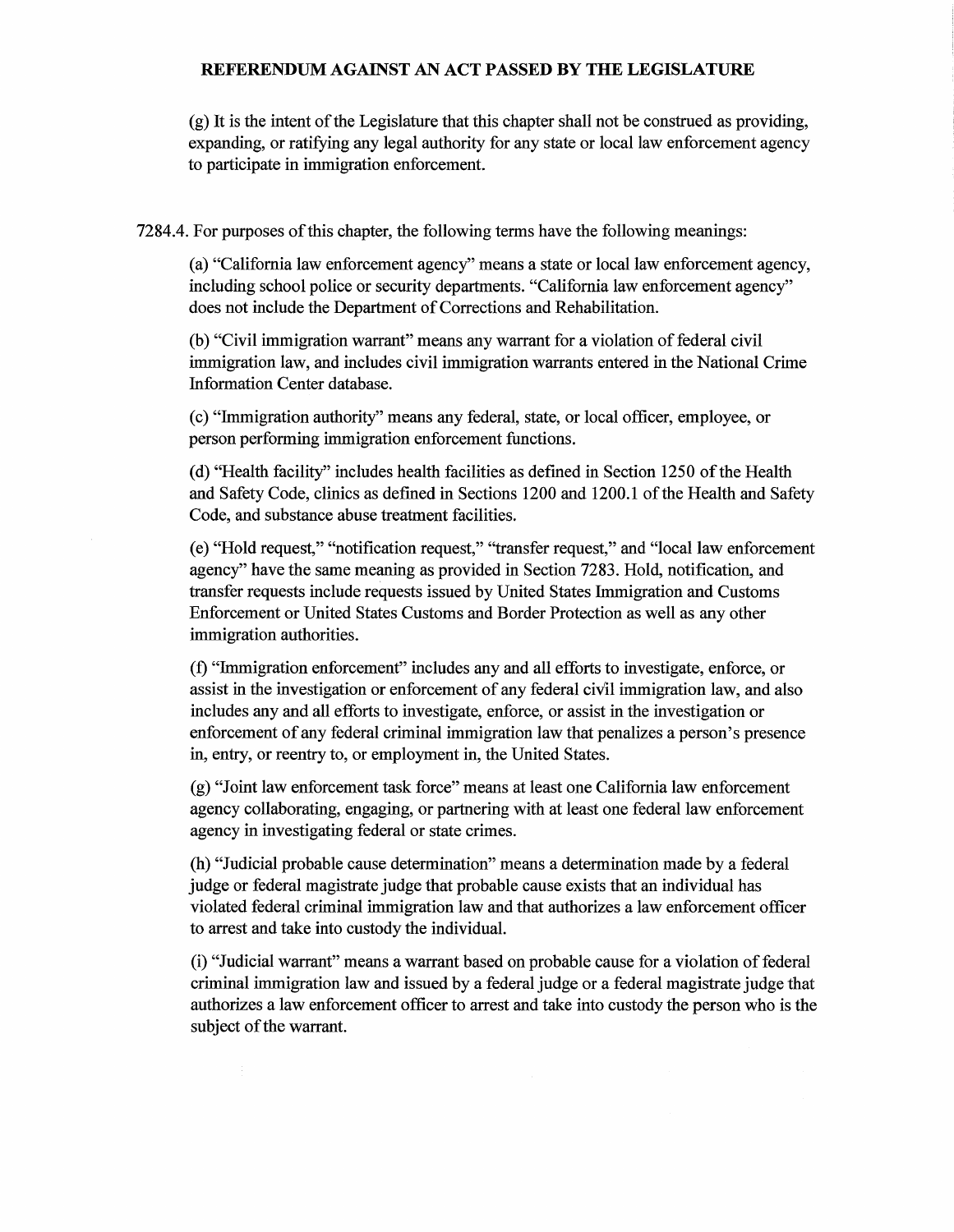*G)* "Public schools" means all public elementary and secondary schools under the jurisdiction oflocal governing boards or a charter school board, the California State University, and the California Community Colleges.

(k) "School police and security departments" includes police and security departments of the California State University, the California Community Colleges, charter schools, county offices of education, schools, and school districts.

7284.6. (a) California law enforcement agencies shall not:

(1) Use agency or department moneys or personnel to investigate, interrogate, detain, detect, or arrest persons for immigration enforcement purposes, including any of the following:

(A) Inquiring into an individual's immigration status.

(B) Detaining an individual on the basis of a hold request.

(C) Providing information regarding a person's release date or responding to requests for notification by providing release dates or other information unless that information is available to the public, or is in response to a notification request from immigration authorities in accordance with Section 7282.5. Responses are never required, but are permitted under this subdivision, provided that they do not violate any local law or policy.

(D) Providing personal information, as defined in Section 1798.3 of the Civil Code, about an individual, including, but not limited to, the individual's home address or work address unless that information is available to the public.

(E) Making or intentionally participating in arrests based on civil immigration warrants.

(F) Assisting immigration authorities in the activities described in Section  $1357(a)(3)$  of Title 8 of the United States Code.

(G) Performing the functions of an immigration officer, whether pursuant to Section 1357(g) of Title 8 of the United States Code or any other law, regulation, or policy, whether formal or informal.

(2) Place peace officers under the supervision of federal agencies or employ peace officers deputized as special federal officers or special federal deputies for purposes of immigration enforcement. All peace officers remain subject to California law governing conduct of peace officers and the policies of the employing agency.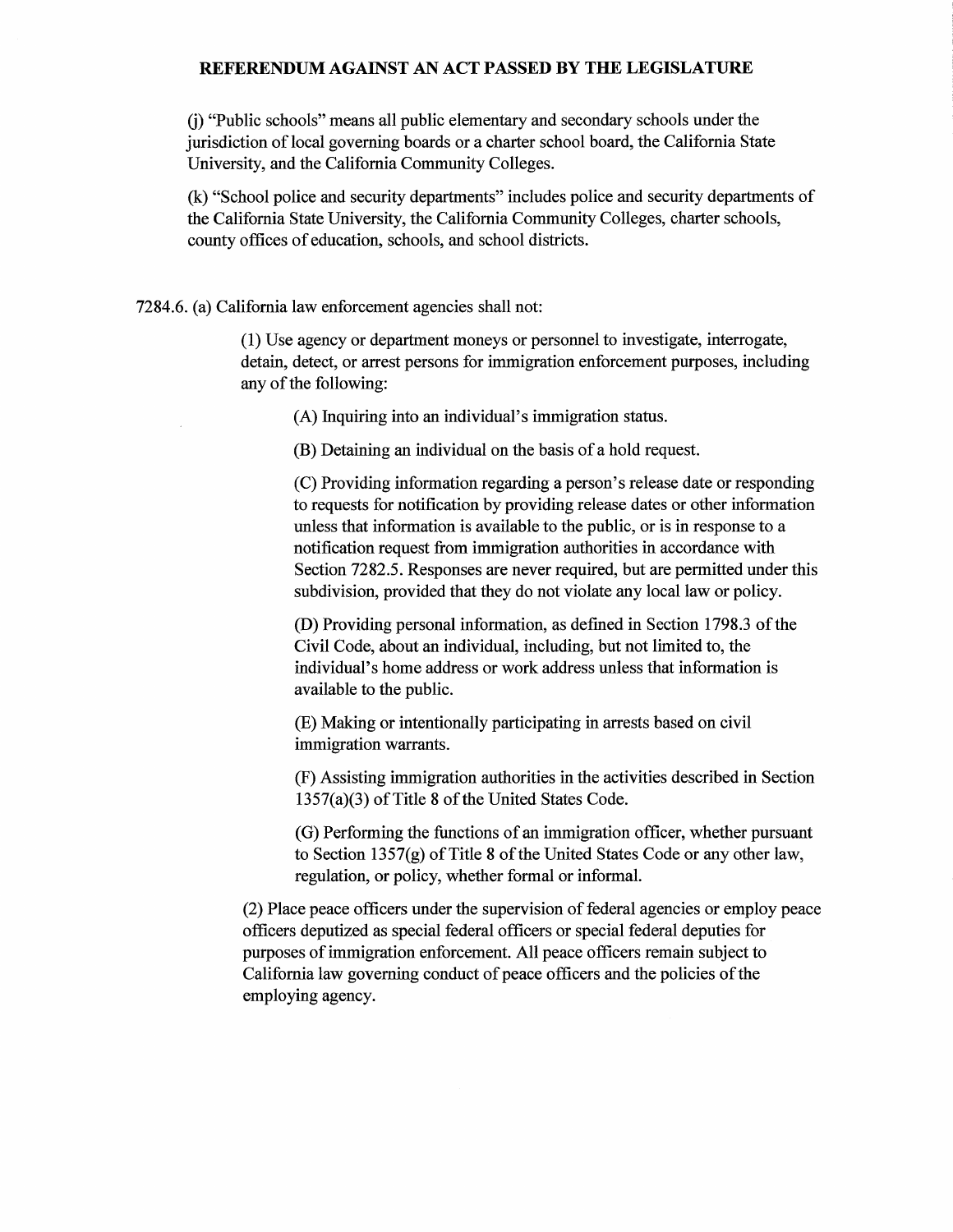(3) Use immigration authorities as interpreters for law enforcement matters relating to individuals in agency or department custody.

(4) Transfer an individual to immigration authorities unless authorized by a judicial warrant or judicial probable cause determination, or in accordance with Section 7282.5.

(5) Provide office space exclusively dedicated for immigration authorities for use within a city or county law enforcement facility.

(6) Contract with the federal government for use ofCalifornia law enforcement agency facilities to house individuals as federal detainees, except pursuant to Chapter 17.8 (commencing with Section 7310).

(b) Notwithstanding the limitations in subdivision (a), this section does not prevent any California law enforcement agency from doing any ofthe following that does not violate any policy of the law enforcement agency or any local law or policy of the jurisdiction in which the agency is operating:

(1) Investigating, enforcing, or detaining upon reasonable suspicion of, or arresting for a violation of, Section  $1326(a)$  of Title 8 of the United States Code that may be subject to the enhancement specified in Section  $1326(b)(2)$  of Title 8 of the United States Code and that is detected during an unrelated law enforcement activity. Transfers to immigration authorities are permitted under this subsection only in accordance with paragraph  $(4)$  of subdivision  $(a)$ .

(2) Responding to a request from immigration authorities for information about a specific person's criminal history, including previous criminal arrests, convictions, or similar criminal history information accessed through the California Law Enforcement Telecommunications System (CLETS), where otherwise permitted by state law.

(3) Conducting enforcement or investigative duties associated with a joint law enforcement task force, including the sharing of confidential information with other law enforcement agencies for purposes of task force investigations, so long as the following conditions are met:

(A) The primary purpose of the joint law enforcement task force is not immigration enforcement, as defined in subdivision (f) of Section 7284.4.

(B) The enforcement or investigative duties are primarily related to a violation of state or federal law unrelated to immigration enforcement.

(C) Participation in the task force by a California law enforcement agency does not violate any local law or policy to which it is otherwise subject.

(4) Making inquiries into information necessary to certify an individual who has been identified as a potential crime or trafficking victim for a T or U Visa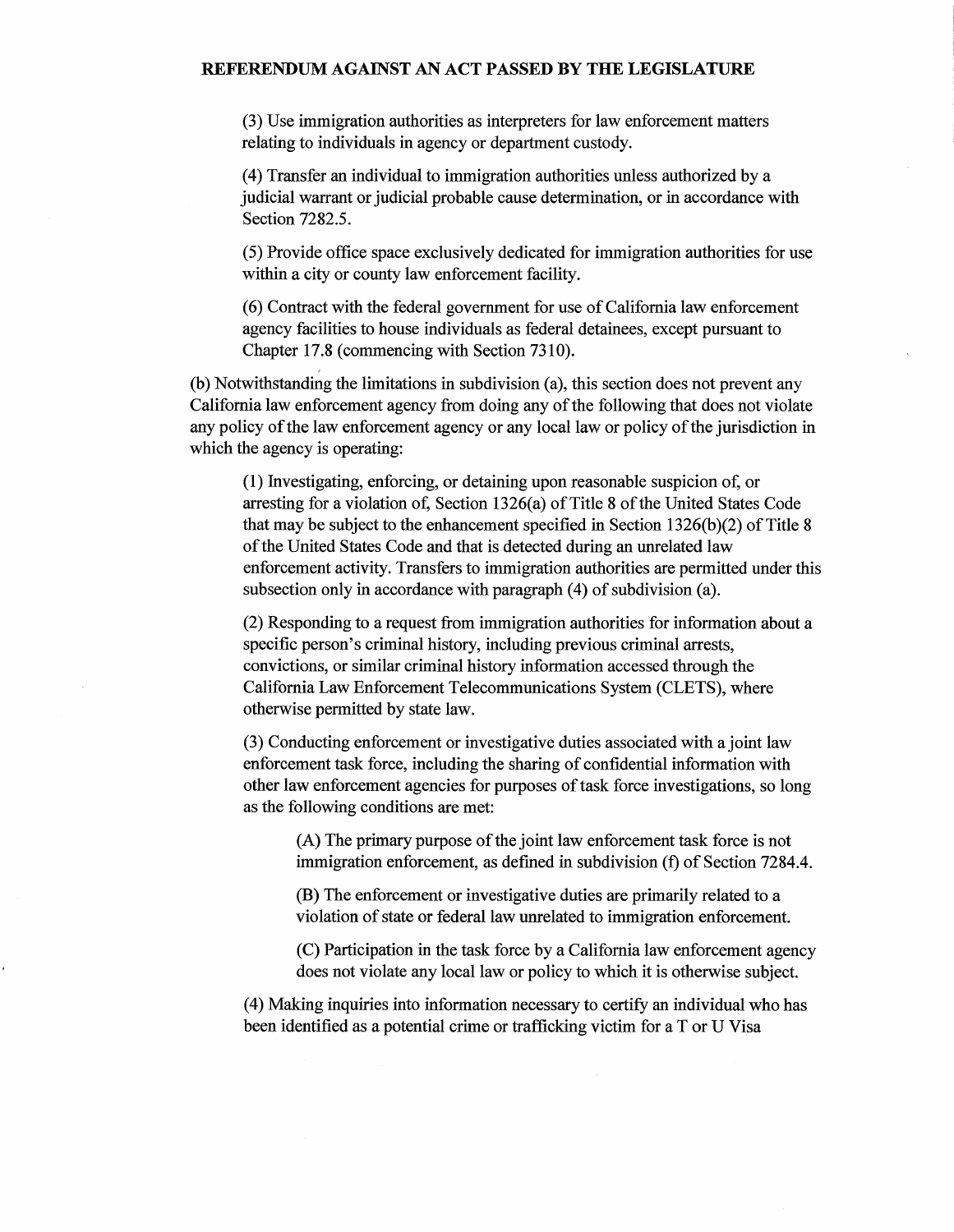pursuant to Section  $1101(a)(15)(T)$  or  $1101(a)(15)(U)$  of Title 8 of the United States Code or to comply with Section  $922(d)(5)$  of Title 18 of the United States Code.

(5) Giving immigration authorities access to interview an individual in agency or department custody. All interview access shall comply with requirements of the TRUTH Act (Chapter 17.2 (commencing with Section 7283)).

(c) ( 1) If a California law enforcement agency chooses to participate in a joint law enforcement task force, for which a California law enforcement agency has agreed to dedicate personnel or resources on an ongoing basis, it shall submit a report annually to the Department of Justice, as specified by the Attorney General. The law enforcement agency shall report the following information, if known, for each task force of which it is a member:

(A) The purpose of the task force.

- (B) The federal, state, and local law enforcement agencies involved.
- (C) The total number of arrests made during the reporting period.
- (D) The number of people arrested for immigration enforcement purposes.

(2) All law enforcement agencies shall report annually to the Department of Justice, in a manner specified by the Attorney General, the number of transfers pursuant to paragraph  $(4)$  of subdivision (a), and the offense that allowed for the transfer, pursuant to paragraph  $(4)$  of subdivision  $(a)$ .

(3) All records described in this subdivision shall be public records for purposes of the California Public Records Act (Chapter 3.5 (commencing with Section 6250)), including the exemptions provided by that act and, as permitted under that act, personal identifying information may be redacted prior to public disclosure. To the extent that disclosure of a particular item of information would endanger the safety of a person involved in an investigation, or would endanger the successful completion of the investigation or a related investigation, that information shall not be disclosed.

(4) Ifmore than one California law enforcement agency is participating in a joint task force that meets the reporting requirement pursuant to this section, the joint task force shall designate a local or state agency responsible for completing the reporting requirement.

(d) The Attorney General, by March 1, 2019, and annually thereafter, shall report on the total number of arrests made by joint law enforcement task forces, and the total number of arrests made for the purpose ofimmigration enforcement by all task force participants, including federal law enforcement agencies. To the extent that disclosure of a particular item of information would endanger the safety of a person involved in an investigation, or would endanger the successful completion of the investigation or a related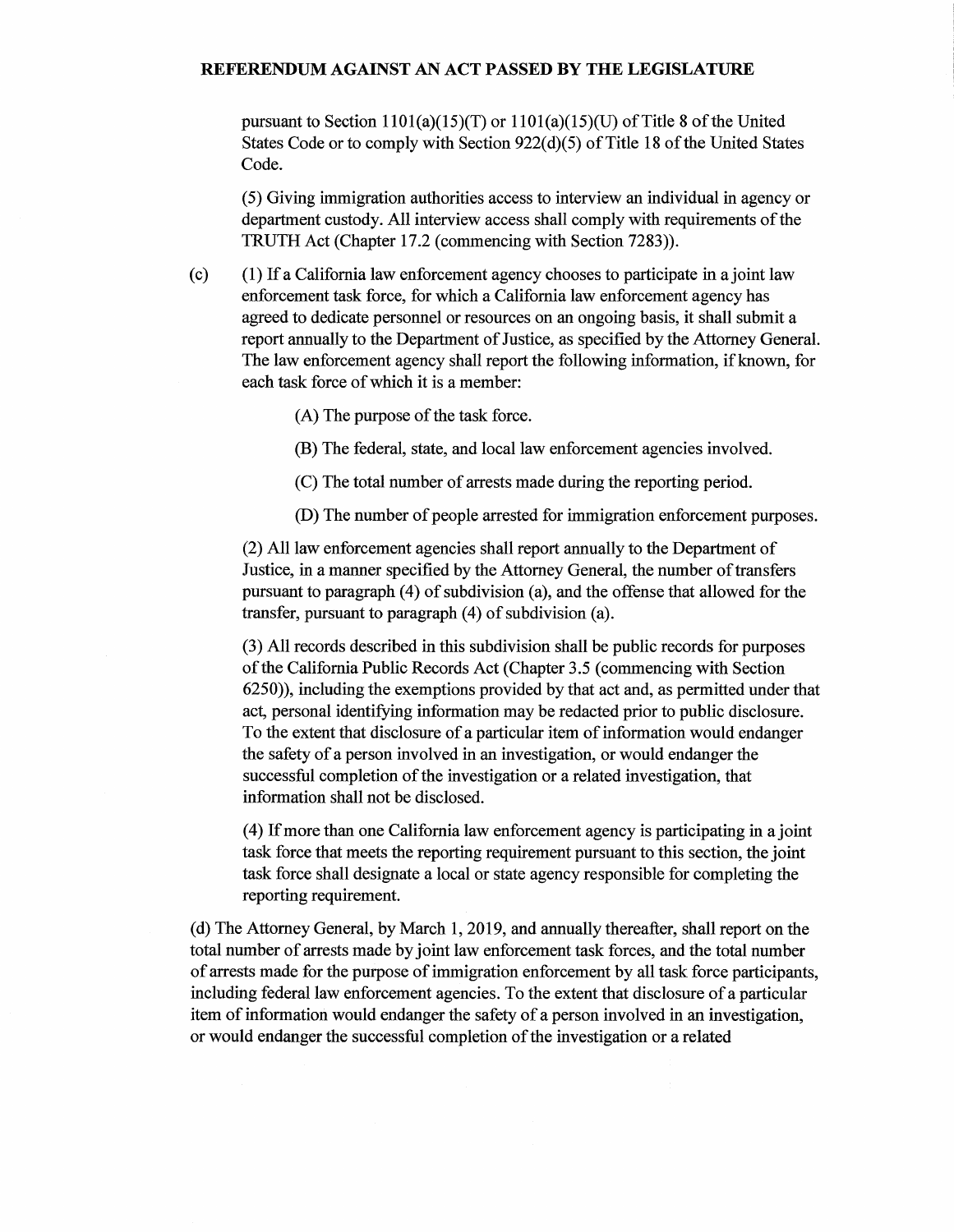investigation, that information shall not be included in the Attorney General's report. The Attorney General shall post the reports required by this subdivision on the Attorney General's Internet Web site.

(e) This section does not prohibit or restrict any government entity or official from sending to, or receiving from, federal immigration authorities, information regarding the citizenship or immigration status, lawful or unlawful, of an individual, or from requesting from federal immigration authorities immigration status information, lawful or unlawful, of any individual, or maintaining or exchanging that information with any other federal, state, or local government entity, pursuant to Sections 1373 and 1644 of Title 8 of the United States Code.

(f) Nothing in this section shall prohibit a California law enforcement agency from asserting its own jurisdiction over criminal law enforcement matters.

7284.8. (a) The Attorney General, by October 1, 2018, in consultation with the appropriate stakeholders, shall publish model policies limiting assistance with immigration enforcement to the fullest extent possible consistent with federal and state law at public schools, public libraries, health facilities operated by the state or a political subdivision of the state, courthouses, Division of Labor Standards Enforcement facilities, the Agricultural Labor Relations Board, the Division of Workers Compensation, and shelters, and ensuring that they remain safe and accessible to all California residents, regardless of immigration status. All public schools, health facilities operated by the state or a political subdivision of the state, and courthouses shall implement the model policy, or an equivalent policy. The Agricultural Labor Relations Board, the Division of Workers' Compensation, the Division ofLabor Standards Enforcement, shelters, libraries, and all other organizations and entities that provide services related to physical or mental health and wellness, education, or access to justice, including the University of California, are encouraged to adopt the model policy.

(b) For any databases operated by state and local law enforcement agencies, including databases maintained for the agency by private vendors, the Attorney General shall, by October 1, 2018, in consultation with appropriate stakeholders, publish guidance, audit criteria, and training recommendations aimed at ensuring that those databases are governed in a manner that limits the availability of information therein to the fullest extent practicable and consistent with federal and state law, to anyone or any entity for the purpose of immigration enforcement. All state and local law enforcement agencies are encouraged to adopt necessary changes to database governance policies consistent with that guidance.

(c) Notwithstanding the rulemaking provisions ofthe Administrative Procedure Act (Chapter 3.5 (commencing with Section 11340) of Part 1 of Division 3 of Title 2), the Department of Justice may implement, interpret, or make specific this chapter without taking any regulatory action.